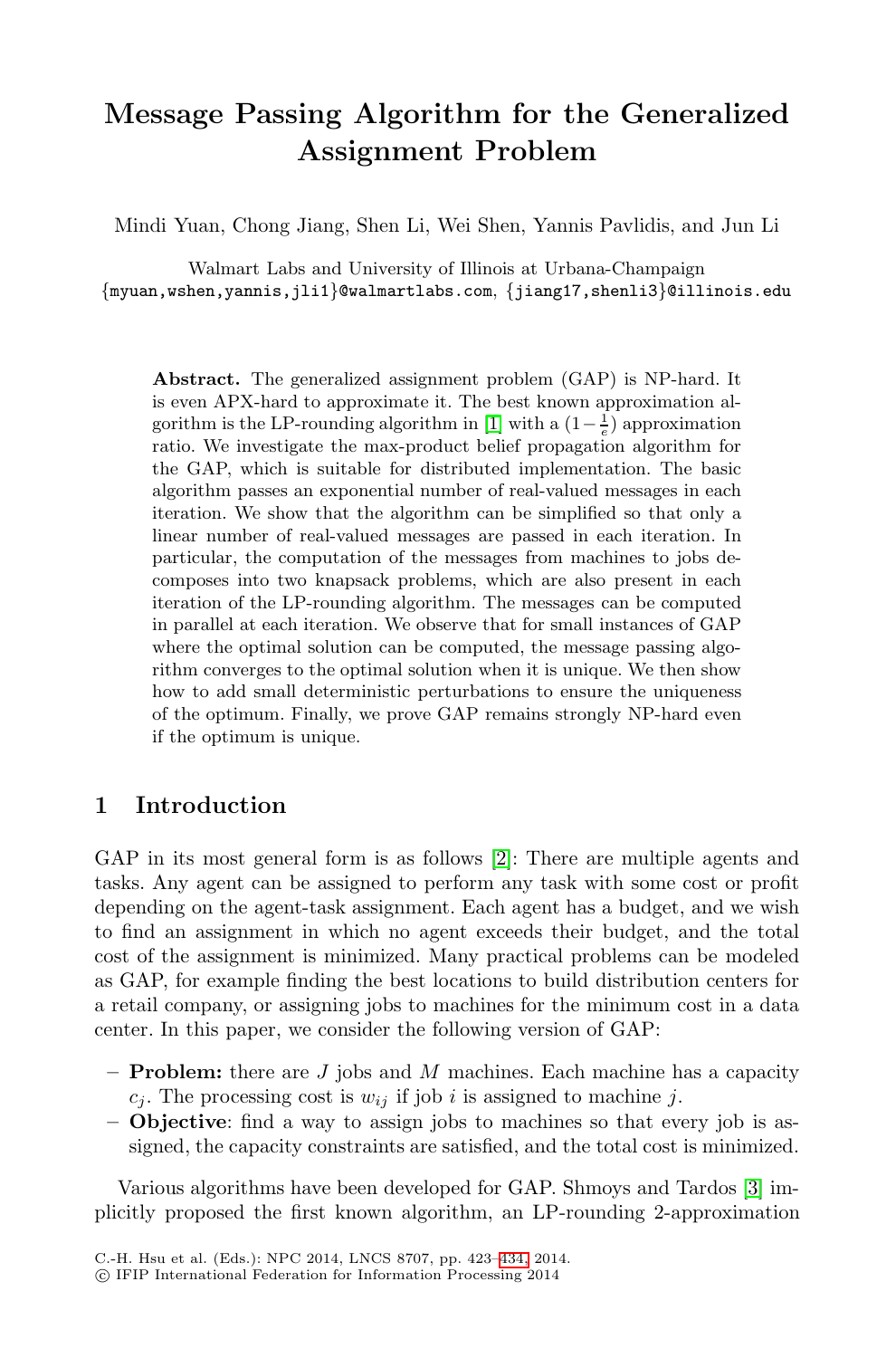algorithm. Subsequently, Chekuri and Khanna [4] explicitly presented that algorithm and developed a polynomial time approximation scheme for the multiple knapsack problem, which is a special case of GAP when each item has the same size and the same profit for every bin. [T](#page-10-0)hey also proved the APX-hardness for two special cases of GAP. Recently, Fleischer *et. al.* [1] proposed two algorithms. One is a polynomial-time LP-rounding based  $((1 - 1/e)\beta)$ -approximation algorithm, which is the best known approximation for GAP so far. The other is a simple polynomial-time local search  $(\beta/(\beta + 1) - \epsilon)$ -approximation algorithm. Cohen *et. al* [5] developed an efficient approximation algorithm, which has the same  $(\beta/(\beta+1)-\epsilon)$ -approximation as Fleischer's second algorithm, but is much faster.

All of the above methods are [app](#page-11-1)roximate. In fact, [1] showed that the results cannot be approximated within a factor better than  $1 - 1/e$  unless  $NP \in$  $DTIME(n^{O(\log \log n)})$ . However, few researchers have investigated whether better algorithms can be designed under the additional condition that the optimum is unique.

Among the message passing algorithm[s](#page-11-2) [\(](#page-11-2)MPA[\),](#page-11-3) belief propagation (BP) and max-product algorithms are developed corresponding to the two main problems in probabilistic inference on graphical models (GM) [6]: evaluating the marginal and maximum *a posteriori* (MAP) estimatio[n.](#page-11-4) For loopy graphs, the correctness and convergence of BP are still open problems for arbitrary GM's. However, even for GM's with cycles, the message passing algorithms are observed to perform surprisingly well in many cases, some of which are also with rigorous proof of optimality and convergence. For example, in [7] and [8], Yuan *et. al.* proposed message passing algorithms for the minimax weight matching and the constrained assignment problem respectively. Both al[gor](#page-11-5)ithms were proved to be correct, given uniqueness of the optimum. For the maximum weighted matching (MWM) problem, as another example, Bayati *et. al.* [9] formulated a max-product algorithm by calculating the MAP probability on a well defined GM, whic[h e](#page-11-6)ncodes the data and constraints of the optimization problem. For the proof of convergence and correctness of the algorithm, they constructed an alternating path on a computation tree to show each node would choose the correct edge in a MWM after enough iterations. However, this technique does not work in our problem, where half of the nodes have a capacity constraint. In [10], Bayati *et. al.* also provided the first proof of convergence and correctness of an asynchronous BP algorithm for a combinatorial optimization. They showed that when the LP relaxation has no fractional solutions, the BP algorithm converges to the correct solution. In [11], Sanghavi showed the equivalence of LP relaxation and max-product for the weighted matching in general graphs. He provided an exact, data-dependent characterization of max-product performance, and a precise connection to LP relaxation: if the LP relaxation is tight, max-product always converges to the correct answer, and inversely, if the LP relaxation is loose, max-product does not converge.

In this paper, we propose a message passing algorithm for GAP, which computes the optimal assignment on a tree graph. The basic algorithm passes an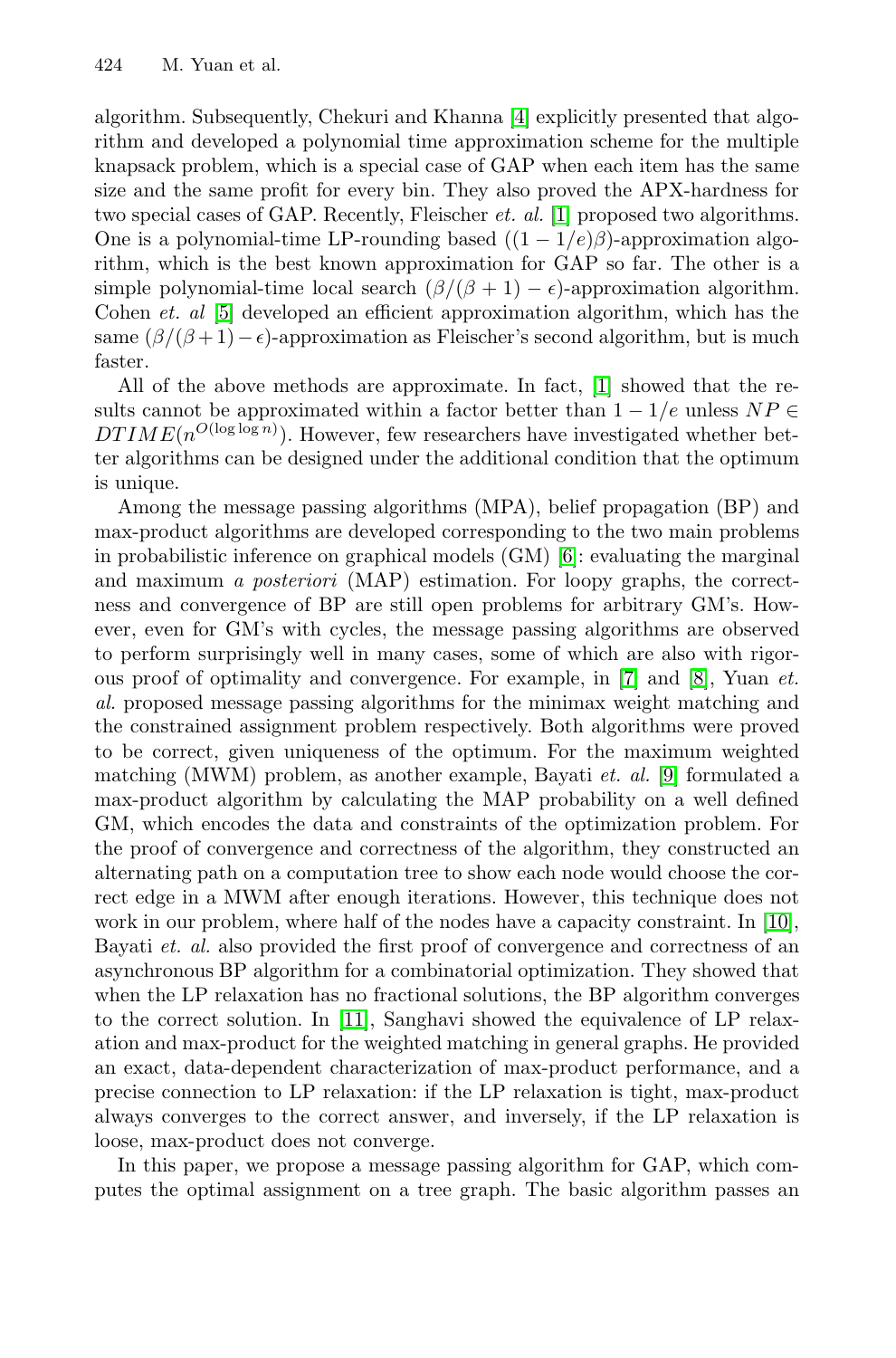<span id="page-2-0"></span>exponential number of real-valued messages per iteration, but a more refined version of this requires only a linear nu[mb](#page-2-0)er of real-valued messages per iteration. In particular, [th](#page-4-0)e computation of the messages from machines to jobs decomposes into two k[na](#page-6-0)psack problems, which are also present in each iteration of the LP-rounding algorithm. We observe that the algorithm can solve the GAP e[xa](#page-9-0)ctly in less than 10 iterations for small problems, when the best assignment is unique. We choose to test small [pr](#page-10-3)oblems, because their optima can be computed in reasonable amount of time. For large problems, it is hard to verify the correctness.

The rest of the paper is organized as follows. Section 2 presents the basic message passing algorithm. Section 3 derives a simplified version of the algorithm that uses fewer messages. Section 4 compares our algorithms with other algorithms. Section 5 discusses the extension of the algorithm when the optimum is not unique. Section 6 proves GAP is strongly NP-hard, even if there is a unique solution. Conclusion and future works are in Section 7.

### **2 Message Passing Algorithm**

Consider the problem on an undirected weighted complete bipartite graph  $\mathcal{G} = (\mathcal{J}, \mathcal{M}, \mathcal{E})$ , where  $\mathcal{J} = \{J_1, J_2, ..., J_n\}$  denotes the *n* jobs and  $\mathcal{M} =$  $\{M_1, M_2, ..., M_m\}$  denotes the m machines. Machine  $j$   $(1 \leq j \leq m)$  has a capacity  $c_j$ . Label each edge as  $(J_i, M_j) \in \mathcal{E}$ , with associated cost  $w_{ij}$ . The load of a machine is the sum of the weights of its adjacent edges. Assume all jobs can and need to be assigned, otherwise leaving all jobs unassigned will have the minimum cost. Although one machine can have multiple jobs, each job can only be assigned to one machine. Define an assignment matrix  $X$ , where an entry  $x_{ij} = 1$  means job i is assigned to machine j and  $x_{ij} = 0$  means it is not assigned to machine  $j$ . Thus the problem can be mathematically written as the following integer program:

$$
\min_{X} \sum_{i,j} w_{ij} x_{ij}
$$
\n
$$
s.t. \sum_{j} x_{ij} = 1, \forall i
$$
\n
$$
\sum_{i} w_{ij} x_{ij} \le c_j, \forall j
$$
\n
$$
x_{ij} \in \{0, 1\}
$$

Call the solution of the above problem  $X^*$ , the minimum cost assignment (MCA).

We first consider this problem on a graphical model,  $\mathcal{G}$ , of finding the minimum marginal distribution where the joint probability distribution can be completely specified between two nodes using the product of their functions. With abuse of notation, we will use  $J_i$  as the random variable in node  $J_i$  and  $M_j$  as the random variable for node  $M_i$ .  $J_i$  can then take on any single value  $l_i$  from M because each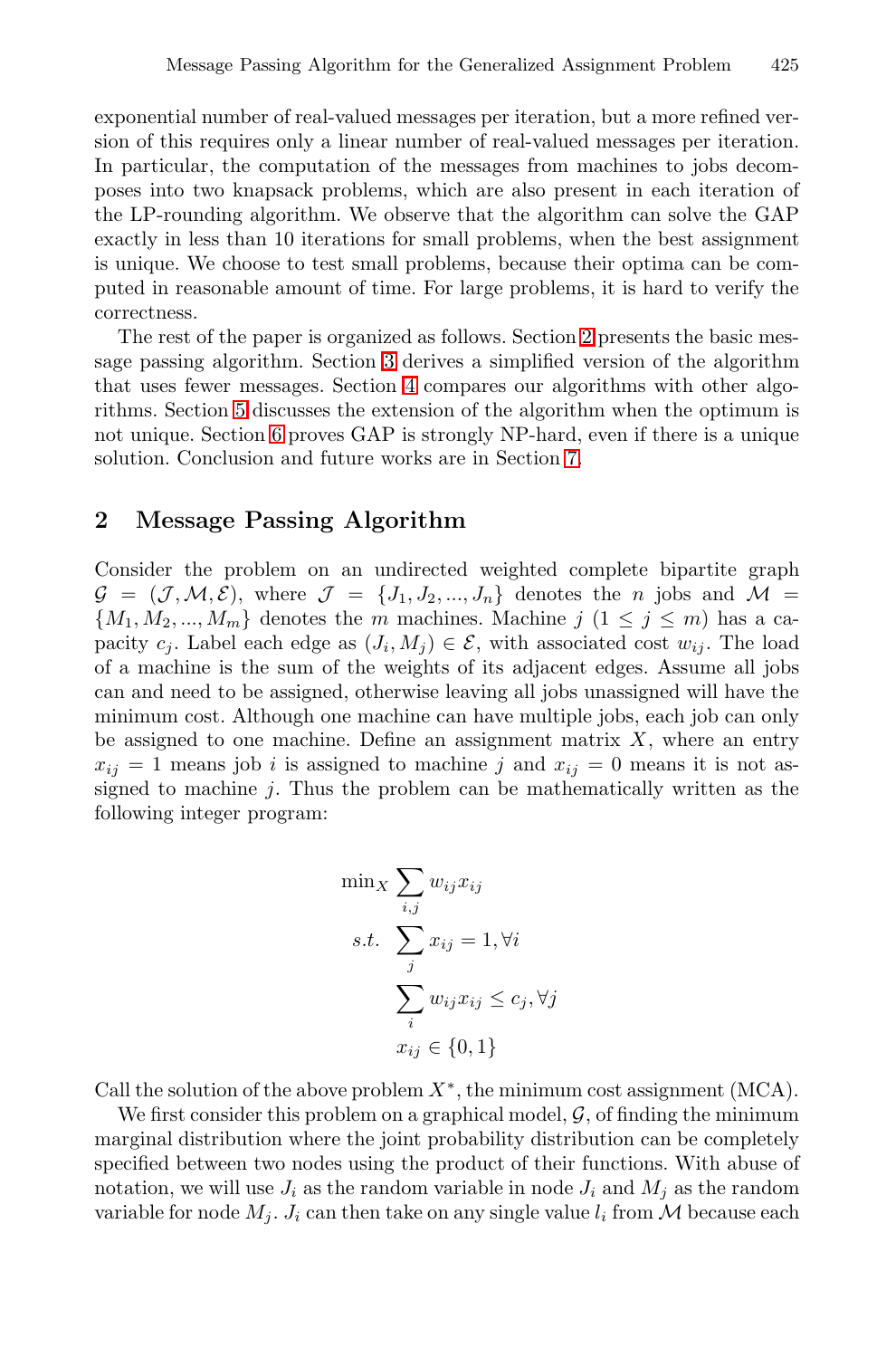<span id="page-3-0"></span>job can only be assigned to one machine. Meanwhile, M*<sup>j</sup>* can take on any *subset*  $S_i$  of  $J$ , resulting in  $2^n$  different possible values. Denote the joint probability distribution  $p(J_1 = l_1, J_2 = l_2, ... J_n = l_n, M_1 = S_1, M_2 = S_2, ... M_m = S_m)$  as

$$
p(J, M) = C \prod_{i,j} \phi_{J_i, M_j}(l_i, S_j) \prod_i \alpha_i(l_i) \prod_j \beta_j(S_j)
$$

where

$$
\phi_{J_i,M_j}(l_i, S_j) = \begin{cases}\n1, & \text{if } l_i = j, J_i \in S_j \\
1, & \text{if } l_i \neq j, J_i \notin S_j \\
+\infty, & \text{otherwise}\n\end{cases}
$$
\n(1)\n
$$
\alpha_i(l_i) = e^{w_{il_i}}
$$

$$
\beta_j(S_j) = \begin{cases} e^{\sum_{q \in S_j} w_{qj}}, \text{if } \sum_{q \in S_j} w_{qj} \le c_j \\ +\infty, \text{otherwise} \end{cases} \tag{2}
$$

and C is a constant for normalization. According to the definition of the compatibility function (1), a necessary condition for  $p(J, M)$  to be finite is that the assignment must be compatible, i.e.  $M_j$  must accept  $J_i$  if  $J_i$  chooses  $M_j$ , and  $M_j$ must not accept  $J_i$  if  $J_i$  does not choose  $M_j$ . According to (2), the other necessary condition is that the assignment must be feasible, i.e. the capacity constraint for each machine must be satisfied. These two conditions together are also sufficient for  $p(J, M)$  to be finite, and in particular,  $p(J, M) = Ce^{2\sum_i w_i}i$ . Note that when  $p(J, M)$  is finite, it is a monotone function due to the positive edge weights. Let  $p(J^*, M^*) = \arg \min p(J, M)$ . By definition,  $\{J_1 = l_1^*, J_2 = l_2^*, ... J_n = l_n^*\}$  will then be the MCA.

Define a message vector from  $J_i$  to  $M_j$  at iteration  $k: M_{J_i \to M_j}^k = [m_{J_i \to M_j}^k(1),$  $m_{J_i \to M_j}^k(2), ..., m_{J_i \to M_j}^k(2^n)$ . Likewise, define the message vector from  $M_j$  to  $J_i$ :  $M^k_{M_j \to J_i} = [m^k_{M_j \to J_i}(1), m^k_{M_j \to J_i}(2), ..., m^k_{M_j \to J_i}(m)]$ . Let  $b^k_{J_i}$  be the belief vector for job  $J_i$  at the end of iteration k and let  $a_{J_i}^k$  be job  $J_i$ 's choice at that iteration, where  $a_{J_i}^k = j$  means job  $J_i$  chooses machine  $M_j$ . Consequently, the standard message passing algorithm is as follows.

(1) Initialization:

$$
M_{J_i\rightarrow M_j}^0=M_{M_j\rightarrow J_i}^0=\mathbf{0}
$$

(2) At kth iteration:

$$
m^k_{J_i \to M_j}(\mathcal{S}) = \min_{l \in \mathcal{M}} \phi_{J_i, M_j}(l, \mathcal{S}) \Big[ \sum_{p \neq j} m^{k-1}_{M_p \to J_i}(l) + w_{il} \Big]
$$

$$
m_{M_j \to J_i}^k(l) = \min_{\mathcal{S} \subseteq \mathcal{F}_l} \phi_{J_i, M_j}(l, \mathcal{S}) \Big[ \sum_{p \neq i} m_{J_p \to M_j}^{k-1}(\mathcal{S}) + \sum_{q \in \mathcal{S}} w_{ql} \Big]
$$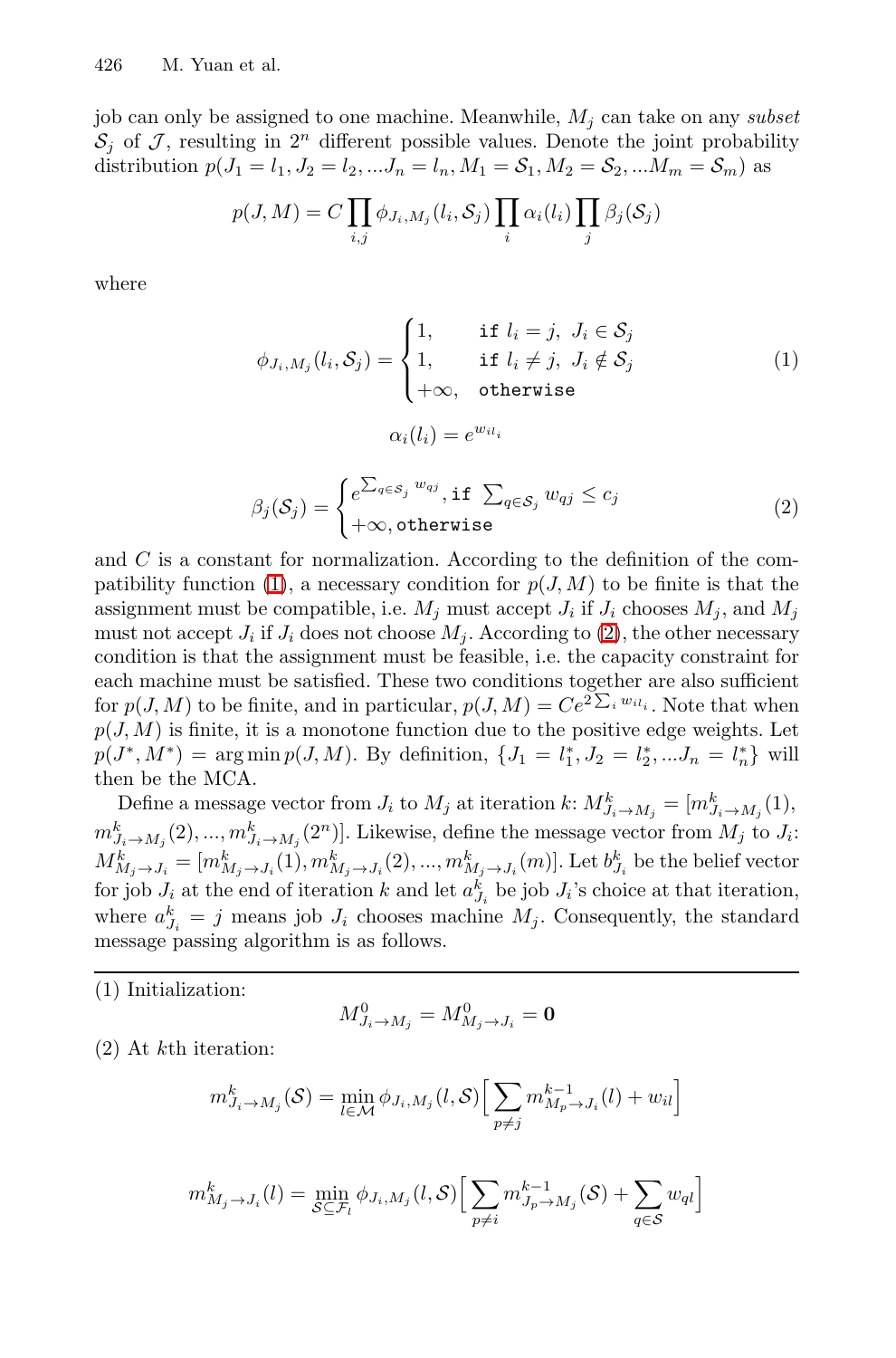where  $\mathcal{F}_l$  is the set of all the feasible subset assignments to machine  $M_l$ . (3) Beliefs at kth iteration:

$$
b_{J_i}^k(l) = w_{il} + \sum_{p \in \mathcal{M}} m_{M_p \to J_i}^k(l)
$$

(4) Assignment at the end of kth iteration:

$$
a_{J_i}^k = \arg\min_{l \in \mathcal{M}} \{b_{J_i}^k(l)\}
$$

In each iteration, every job/machine node sends and receives one message from every machine/job node. In computing its message, a node gathers the incoming messages at the last iteration from all neighboring nodes except the destination. Note the dimension of the vector  $M^k_{J_i \to M_j}$  is  $2^n$ . Similarly, in computing each entry for the vector  $M_{M_j \to J_i}^k$ , we potentially need to compare all  $2^n$  subsets of  $J$ , when the particular machine has enough capacity for the entire job set. As a result, the algorithm has exponential running time.

Most of the BP algorithms are formulated on trees, which are known as computation trees. In this paper, we use the same definition of computation trees as in [9]. Define the feasible tree assignment:

**Definition 1.** *A feasible tree assignment is an assignment on the computation tree, where 1) the capacity constraint of each machine is satisfied and 2) all the jobs, except the [lea](#page-11-4)ves, are assigned.*

<span id="page-4-0"></span>Define  $t_{J_i}^k(l)$ , the total cost on the computation tree of node  $J_i$  after k iterations with the root choosing edge  $(J_i, M_l)$ , i.e.  $J_i$  is believed to be assigned to machine M*l*.

**Lemma 1.** *The belief of*  $J_i$  *at the kth iteration is*  $b_{J_i}^k(l) = 2t_{J_i}^k(l) + C$ *, where* C *is a constant depending on the initialization step of the algorithm.*

The proof is similar to that in [9] and is omitted here.

*Remark 1.* We only compute beliefs from the job side. If we do so from the machine side as  $b_{M_j}^k(\mathcal{S}) = \sum_{q \in \mathcal{S}} w_{qj} + \sum_{p \in \mathcal{J}} m_{J_p \to M_j}^k(\mathcal{S})$ , then when using the messages  $M_{J_p \to M_j}^k$ , we can not guarantee that the capacity constraints for the machines at the bottom of the computation tree are satisfied, which may lead to an infeasible tree assignment. This is since the capacity constraints are only incorporated in the messages  $M_{M_j \to J_i}^k$ , but not  $M_{J_i \to M_j}^k$ .

### **3 Simplified Algorithm**

In this section, we will simplify the previous message passing algorithm to a pseudo-polynomial one. We first provide the resulting algorithm.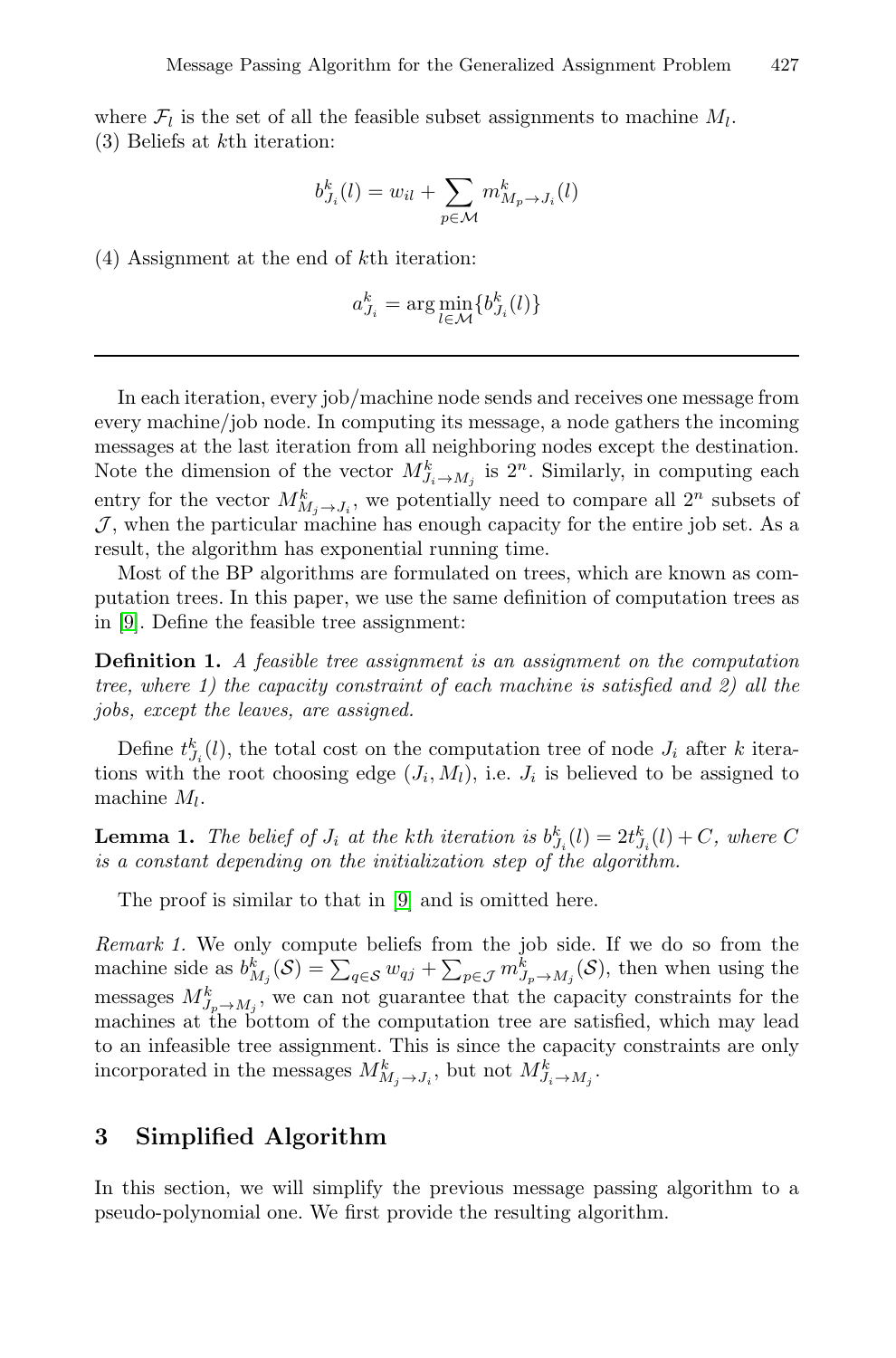(1) Initialization:

<span id="page-5-0"></span>
$$
\widetilde{m}_{J_i \to M_j}^0 = \widetilde{m}_{M_j \to J_i}^0 = 0
$$

(2) At kth iteration:

$$
\widetilde{m}_{J_i \to M_j}^k = w_{ij} - \min_{p \neq j} \left[ \widetilde{m}_{M_p \to J_i}^{k-1} + w_{ip} \right]
$$

$$
\widetilde{m}_{M_j \to J_i}^k = \min_{\{\overline{S}, J_i\} \subseteq \mathcal{F}_j} \left[ \sum_{p \in \overline{S}} (\widetilde{m}_{J_p \to M_j}^{k-1} + w_{pj}) \right] + w_{ij}
$$

$$
- \min_{\overline{S} \subseteq \mathcal{F}_j} \left[ \sum_{p \in \overline{S}} (\widetilde{m}_{J_p \to M_j}^{k-1} + w_{pj}) \right]
$$
(3)

where  $\overline{S}$  is the set of all the jobs except  $J_i$ . Note the two minimizations are knapsack problems (see Remark 2).

(3) Beliefs at kth iteration:

$$
b_{J_i}^k(l) = w_{il} + \widetilde{m}_{M_l \to J_i}^k
$$

(4) Assignment at the end of kth iteration:

$$
a_{J_i}^k = \arg\min_{l \in \mathcal{M}} \{b_{J_i}^k(l)\}
$$

To prove the equivalence of the two algorithms, we need the following lemma.

**Lemma 2.** *In the message passing algorithm, subtracting a constant from all the coordinates of any particular message vector at any iteration will not influence the final assignment of each job.*

The intuition behind this lemma is as follows: the algorithm only performs minimization over the messages, so subtracting an equal amount from all coordinates of a vector will still maintain the same ordering of the coordinates and hence produce the exactly same results. The proof is obvious and therefore omitted here.

**Lemma 3.** *The message passing algorithm and the simplified algorithm compute the same assignment for each job.*

*Proof.* First, we show that for any particular message vector, there are only two distinct values for each entry. Consider  $m_{J_i\to M_j}^k(\mathcal{S})$ . If  $J_i \notin \mathcal{S}$ ,  $m_{J_i\to M_j}^k(\mathcal{S})$  =  $\min_{l \neq j} \left[ \sum_{p \neq j} m_{M_p \to J_i}^{k-1}(l) + w_{il} \right]$ . The minimization does not include the case when  $l = j$ , because in the case  $J_i \notin \mathcal{S}$  and  $l = j$ , the compatibility function evaluates to  $+\infty$ , and thus cannot be the minimum. If  $J_i \in \mathcal{S}$ , again due to the property of the compatibility function,  $m_{J_i \to M_j}^k(\mathcal{S}) = \sum_{p \neq j} m_{M_p \to J_i}^{k-1}(j) + w_{ij}$ . As a result,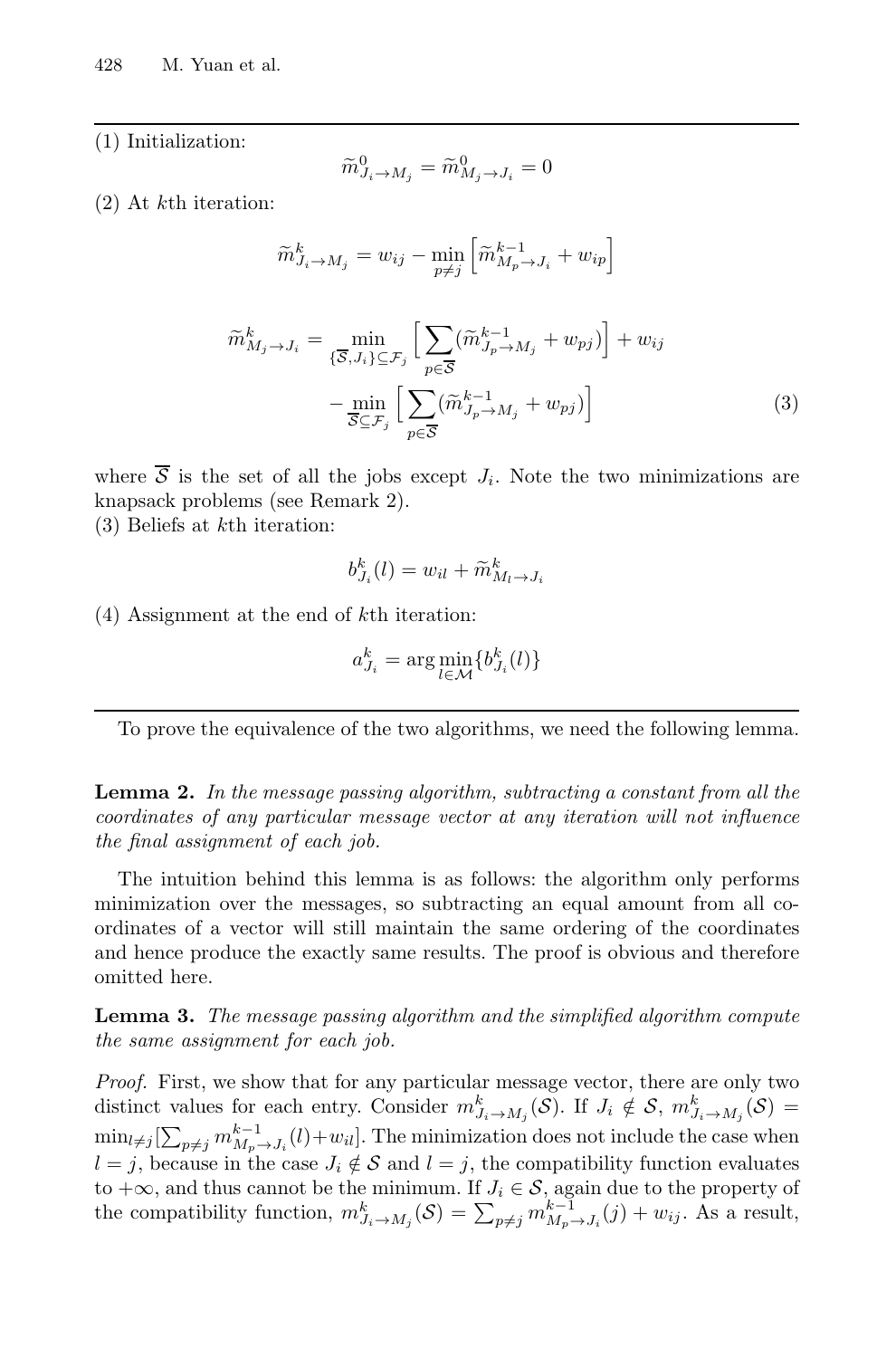in b[oth](#page-5-0) cases,  $m_{J_i \to M_j}^k(\mathcal{S})$  does not depend on  $\mathcal S$  and therefore takes on only two different values. The same results hold for the message  $m_{M_j \to J_i}^k(l)$ . Consequently, if we only pass the difference (a scalar, not a vector) of the two values and if the receiver knows the message source, then the receiver can still recover the entire message vector which includes this difference and 0. According to *Lemma 2*, passing this new vector is equivalent to passing the original one.

However, recovering the vector is not necessary. Now we show by induction that the update rule (3) computes the difference of the two distinct values in the original message vector at each iteration. For the first iteration, it is trivially true. Suppose it is true for the  $k - 1$ th iteration. Then for the k<sup>th</sup> iteration,

$$
\widetilde{m}_{J_i \to M_j}^k = \sum_{p \neq j} m_{M_p \to J_i}^{k-1}(j) + w_{ij}
$$

$$
- \min_{l \neq j} \left[ \sum_{p \neq j} m_{M_p \to J_i}^{k-1}(l) + w_{il} \right]
$$

$$
= w_{ij} - \min_{l \neq j} \left[ m_{M_l \to J_i}^{k-1}(l) + w_{il} \right]
$$

$$
= w_{ij} - \min_{l \neq j} \left[ \widetilde{m}_{M_l \to J_i}^{k-1} + w_{il} \right]
$$

<span id="page-6-0"></span>Note in the deduction a[bove](#page-11-7), most of the messages in the kth iteration are 0, which can be removed. The equivalence of the updating rule for  $\widetilde{m}_{M_j \to J_i}^k$  can be proved similarly proved similarly.

*Remark 2.* In computing the message  $\widetilde{m}_{M_j \to J_i}^k$ , we are actually solving two knap-<br>case problems for mashing  $M$ . There are no 1 items. Item  $n(n \neq i)$  has ralus sack problems for machine  $M_j$ : There are  $n-1$  items. Item  $p$  ( $p \neq i$ ) has value  $\widetilde{m}_{J_p \to M_j}^{k-1} + w_{pj}$  and size  $w_{pj}$ . The capacity of bin j for the first knapsack is  $c_j - w_{ij}$ <br>and the second  $c_j$ . There are many efficient methods for the singe-bin problem and the second  $c_j$ . There are many efficient methods for the singe-bin problem. Using the dynamic programming solution [12], we get a pseudo-polynomial algorithm for each knapsack. Further note that the first knapsack problem is a subproblem of the second, so we can get its solution while solving the second. This means that computing the message  $\widetilde{m}_{M_j \to J_i}^k$  is equivalent to solving one knapsack problem knapsack problem.

#### **4 Si[mu](#page-10-0)lation Results**

In this section, we will compare our algorithm, henceforth denoted MPA, with other algorithms in different scenarios. We will use the results obtained by the MATLAB integer programming function bintprog() as the optimal solution. We will compare our algorithm with the efficient GAP algorithm (EGA) in [5]. We do not compare with the local search algorithm in [1], because it has the same approximation ratio as EGA, but is much slower. We do not compare with the LP-rounding algorithm in [1] by simulations, since its complexity is much higher.

We show two sets of experiments for comparison with EGA. For the first set, the parameters are as follows. The capacity of each machine is  $c_j = 100$ . The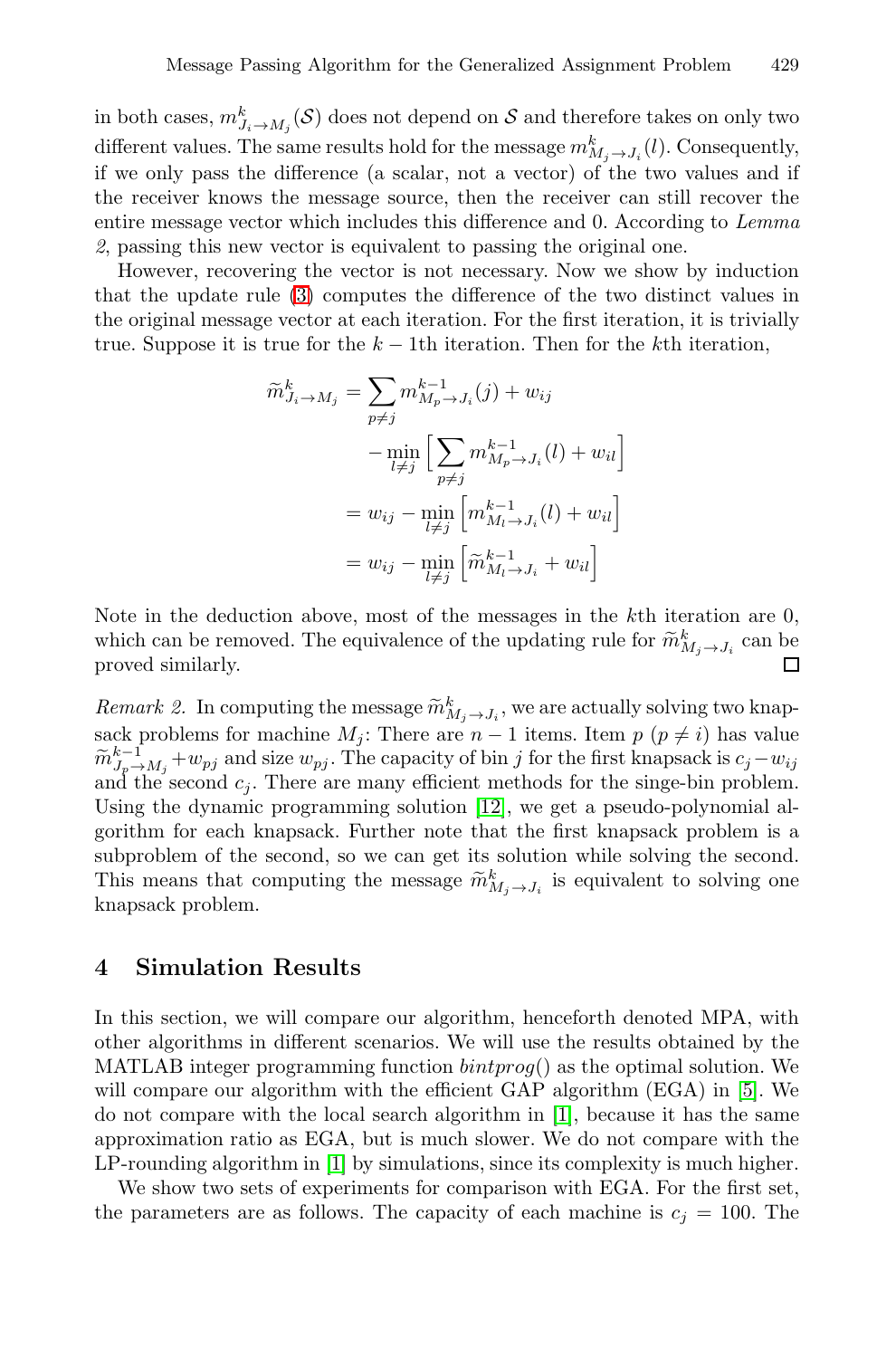weights of the edges are dra[wn](#page-8-0) from a uniform distribution from 30 to 80. We run MPA with the number of iterations ranging from 0 to 9. The dimensions of the experiments range from  $2 \times 2$  to  $11 \times 11$ , where  $d \times d$  means d jobs are to be assigned to d machines. Each case is tested 1000 times. For the results returned by the two algorithms, we first verify if it is a feasible solution and then compare it with the optimum. Note that all the tests have feasible solutions, and so we define the *correct ratio* as the percentage of exactly correct solutions out of the 1000 tests.

The first 10 experiments are showed in Table 1. The first column indicates the number of iterations for MPA and the second row shows the dimension of the cost matrix. From the table we can see that MPA can reach an average correct ratio over 96.6% within 9 iterations. The smallest correct ratio for 9 iterations is 92.8% when the dimension is  $11 \times 11$ . The average correct ratio for EGA is 44.4% and the smallest correct ratio is 13.6%. When the dimension of the cost matrix is greater than  $9 \times 9$ , EGA can get 100% feasible solutions. However, the correctness is at most 21%.

Table 2 shows the case when the cost weights are drawn from a uniform distribution between 40 and 70. The average correct ratio is 91.7% for MPA and 42.1% for EGA, while the smallest correct ratio is 79.9% for MPA and 10.4% for EGA. The weights are closer now and the probability of two optima existing is therefore higher. Consequently, the correct ratio for MPA is lower than those in Table 1. Note for a particular dimension, the correct ratio will not always increase with the number of iterations. For instance, refer to the  $7 \times 7$  case in Table 2; when the number of iterations increases from 8 to 9, the number of correct cases decreases by 1. This is because when the number of iterations is insufficient or when there are multiple optima, the decision of each job will oscillate; it is possible that the belief coordinate of the correct assignment is the largest at a particular iteration, but is no longer so at the next. For the cases where the MPA returns wrong solutions, we manually check them and find that either the number of iterations is insufficient or there are multiple optima.

To capture the key characteristics of the two algorithms, let us consider the following small example with cost matrix  $W = \begin{pmatrix} 3 & 1 \\ 3 & 4 \end{pmatrix}$ , where  $w_{ij}$  is the cost if  $J_i$ is assigned to  $M_i$ , and assume both machines have capacity 5. If we run EGA, it will first solve the knapsack problem for  $M_1$ . The following problem arises: both  $J_1$  and  $J_2$  have a cost of 3 if assigned to  $M_1$ , so the knapsack solution picks one at random. If it picks  $J_1$ , then the final assignment will not be optimal. However, our algorithm takes a more global view, and "knows"  $J_1$  should wait for  $M_2$ .

In all of the experiments above, we did not change the capacity of the machines, because from the view of the jobs, it is equivalent to changing the distribution of the weights. Due to space limitations, we only show the full results from two sets of parameters for the uniform distribution. To summarize some other experiments, when the weights are drawn from uniform distributions with parameters [0, 100], [10, 90] and [20, 80], and the problem dimension is  $11 \times 11$ , MPA achieves nearly 100% correctness at the first iteration. In those cases, even if each job greedily chooses their least-cost machines, the capacity constraint can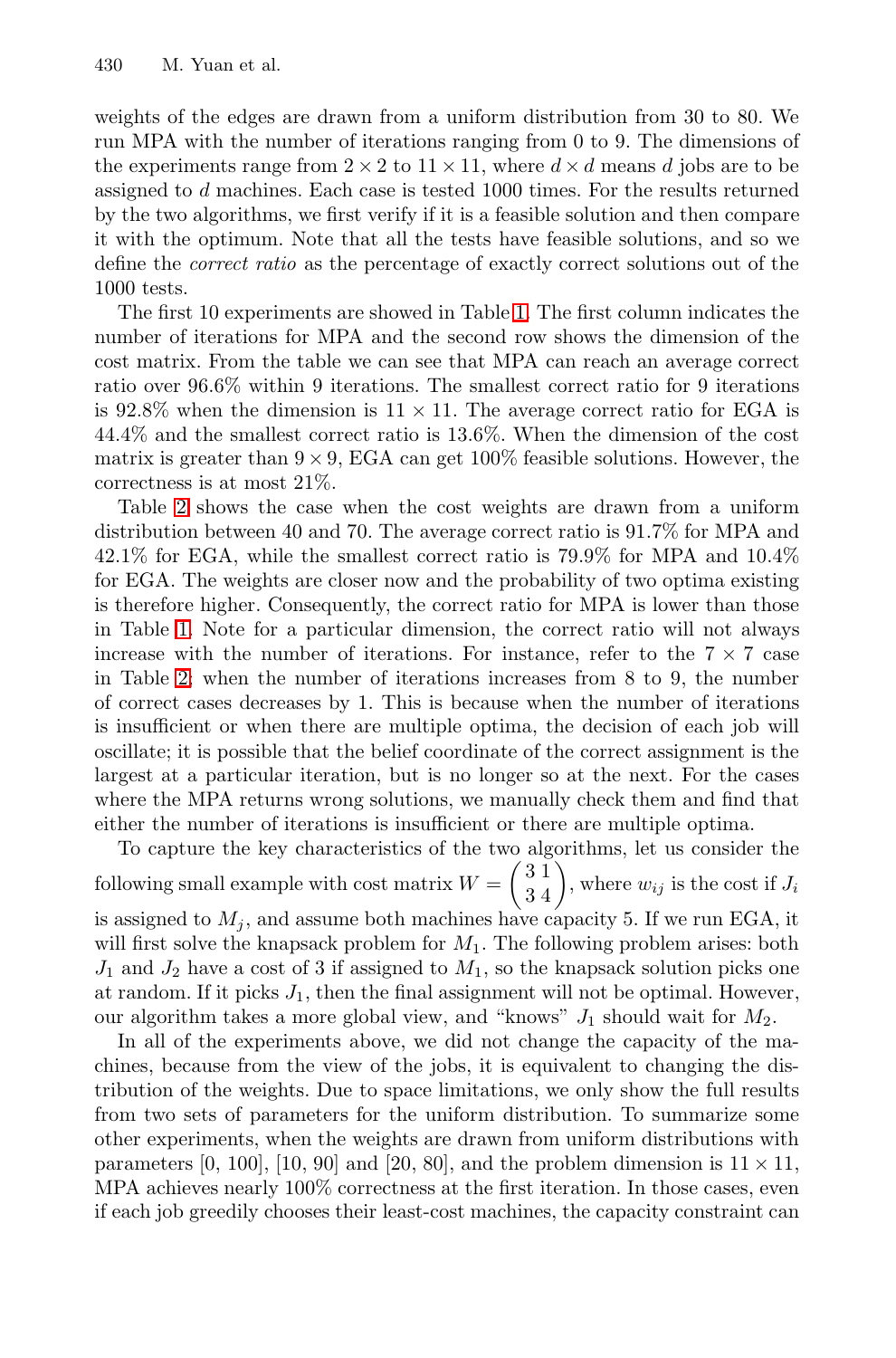<span id="page-8-0"></span>**Table 1.** Machine capacity = 100; Cost weights  $\sim$  uniform(30, 80); Each case tested 1000 times; Feasible solutions always exist. For each entry (*a, b*) in the table, *a* is the number of cases the returned solution is feasible out of 1000 tests and *b* the number of correct solutions among the feasible ones.

| MPA            |             |                                                                |            |            |             |            |            |                                                                                                  |              |              |
|----------------|-------------|----------------------------------------------------------------|------------|------------|-------------|------------|------------|--------------------------------------------------------------------------------------------------|--------------|--------------|
| Iter           | $2\times 2$ | $3\times3$                                                     | $4\times4$ | $5\times5$ | $6\times 6$ | $7\times7$ | $8\times8$ | $9\times9$                                                                                       | $10\times10$ | $11\times11$ |
| $\Omega$       |             |                                                                |            |            |             |            |            | 857, 857 819, 819 775, 775 730, 730 686, 686 661, 661 644, 644 604, 604                          | 620, 620     | 620, 620     |
|                |             | 857, 857 819, 819 775, 775 730, 730 686, 686 661, 661 644, 644 |            |            |             |            |            | 604, 604                                                                                         | 620, 620     | 620, 620     |
|                |             |                                                                |            |            |             |            |            | 860, 860 819, 819 775, 775 730, 730 686, 686 661, 661 644, 644 604, 604                          | 620, 620     | 620, 620     |
|                |             |                                                                |            |            |             |            |            | 994, 994 980, 975 979, 975 966, 956 953, 945 953, 945 942, 929 927, 914                          | 928, 910     | 908, 889     |
|                |             |                                                                |            |            |             |            |            | 994, 994 980, 975 979, 975 966, 956 953, 945 953, 945 942, 929 927, 914                          | 928, 910     | 908, 889     |
| $\overline{5}$ |             | 994, 994 995, 990 994, 990 979, 969 976, 965 972, 964 973, 958 |            |            |             |            |            | 960, 944                                                                                         | 958, 938     | 947, 926     |
| -6             |             |                                                                |            |            |             |            |            | 994, 994 995, 990 994, 990 979, 969 976, 965 972, 964 973, 958 960, 944                          | 958, 938     | 947.926      |
|                |             | 994, 994 997, 992 994, 990 981, 971 981, 970 978, 970 975, 960 |            |            |             |            |            | 962, 946                                                                                         | 963, 942     | 949, 927     |
|                |             |                                                                |            |            |             |            |            | 994, 994 997, 992 994, 990 981, 971 981, 970 978, 970 975, 960 962, 946                          | 963, 942     | 949, 927     |
|                |             |                                                                |            |            |             |            |            | 994, 994 997, 992 994, 990 981, 971 981, 970 978, 969 975, 960 962, 946                          | 963, 943     | 950, 928     |
|                |             |                                                                |            |            |             |            |            | EGA 904, 875 950, 790 980, 678 992, 552 997, 423 998, 338 999, 246 1000, 210 1000, 187 1000, 136 |              |              |

still be satisfied with high probability. We did not test dimensions larger than  $11 \times 11$ , since the MATLAB function  $\text{binprog}()$  became unusably slow.

Consequently, we observe that MPA appears to converge towards the correct assignment. If the weights are closer together, the problem becomes more difficult for both algorithms, but MPA consistently outperforms EGA.

### **5 Optimum Uniqueness**

According to our simulations, the message passing algorithm works well when the optimum is unique, but this may not be the case in general. For example, if all the weights are integers and their values are close, then with high probability, there will be more than one optimum. One way to rectify this situation is to add a small deterministic perturbation to each entry of the cost matrix so that we can ensure each assignment has a unique value. Namely, if we use the same indices for the jobs and machines as before, we will need to account for  $m<sup>n</sup>$ possible configurations. Let  $\tilde{w}_{ij} = w_{ij} + (j-1)m^{-i}$ , and  $\tilde{c}_j = c_j + 1 - m^{-n}$ . This can be viewed as appending to the value of an assignment the base- $m$ representation of the assignment, i.e. adding the term  $\sum_{i=1}^{n} m^{-i} J_i$ , which is the base-m number  $0.J_1J_2...J_n$ . Recall that  $J_i$  is the machine assignment for job i. Since this additional value is in  $[0, 1 - m^{-n}]$ , and because the original capacities are integers, it follows that any assignment in the integer problem with weight matrix W and capacity vector c is valid if and only if the same assignment is valid in the modified, fractional problem with weight matrix  $W$  and capacity vector  $\tilde{c}$ . Furthermore, the smallest gap between any two assignments is at least  $m<sup>-n</sup>$ . As a result, the uniqueness of optimum is guaranteed.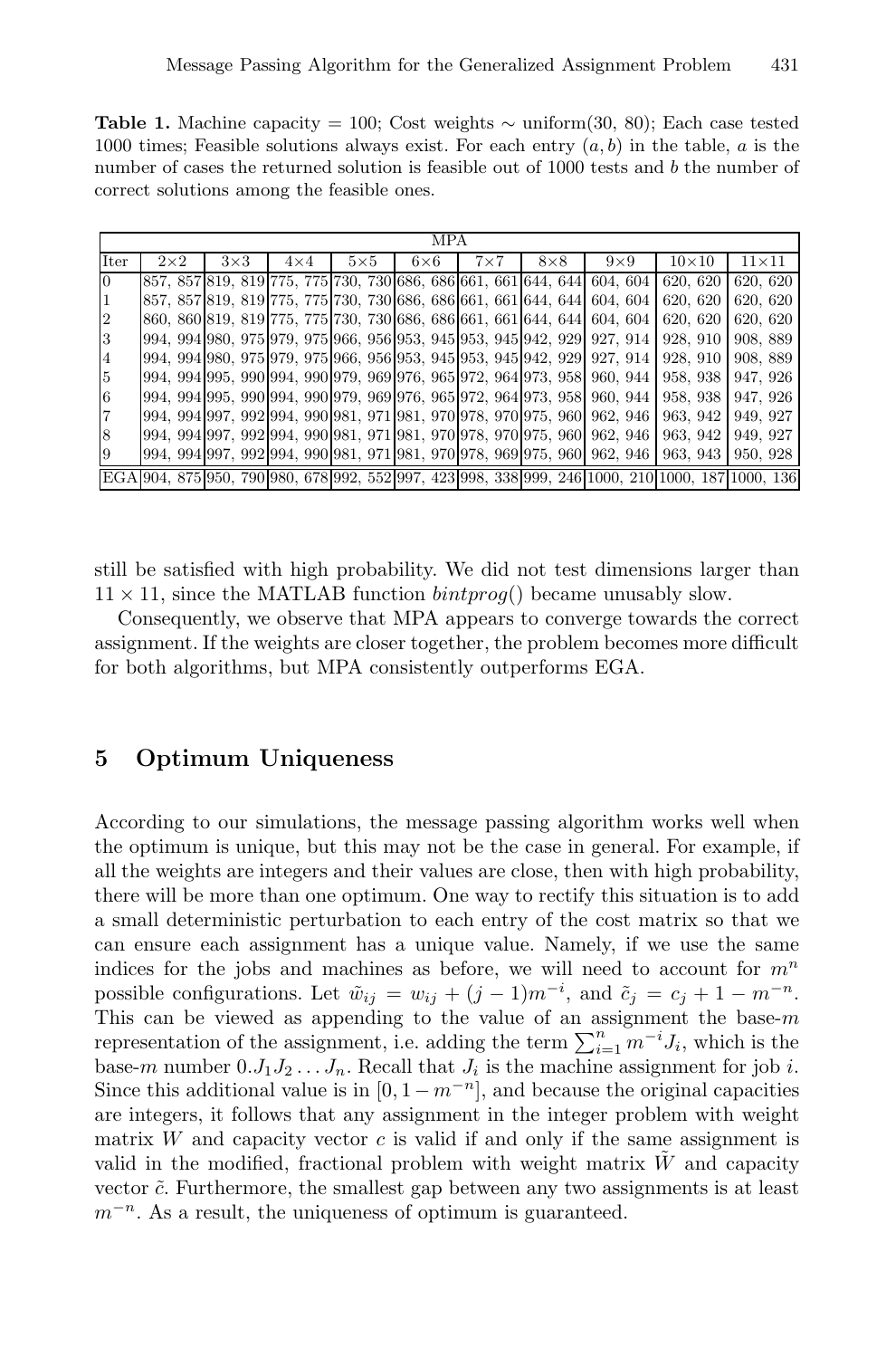<span id="page-9-0"></span>**Table 2.** Cost weights ∼ uniform(40, 70); Other parameters are the same as in Table 1

| MPA  |             |            |            |            |             |            |            |                                                                         |                                                                                                  |              |
|------|-------------|------------|------------|------------|-------------|------------|------------|-------------------------------------------------------------------------|--------------------------------------------------------------------------------------------------|--------------|
| Iter | $2\times 2$ | $3\times3$ | $4\times4$ | $5\times5$ | $6\times 6$ | $7\times7$ | $8\times8$ | $9\times9$                                                              | $10\times10$                                                                                     | $11\times11$ |
|      |             |            |            |            |             |            |            | 803, 803 757, 757 709, 709 660, 660 593, 593 531, 531 511, 511 442, 442 | 411, 411                                                                                         | 345, 345     |
|      |             |            |            |            |             |            |            | 803, 803 757, 757 709, 709 660, 660 593, 593 531, 531 511, 511 442, 442 | 411, 411                                                                                         | 345, 345     |
|      |             |            |            |            |             |            |            | 803, 803 757, 757 709, 709 660, 660 593, 593 531, 531 511, 511 442, 442 | 411, 411                                                                                         | 345, 345     |
|      |             |            |            |            |             |            |            | 992, 992 954, 950 964, 956 942, 934 914, 896 898, 877 882, 859 838, 812 | 809, 783                                                                                         | 766, 722     |
|      |             |            |            |            |             |            |            | 992, 992 954, 950 964, 956 942, 934 914, 896 898, 877 882, 859 838, 812 | 809, 783                                                                                         | 766, 722     |
|      |             |            |            |            |             |            |            | 992, 992 981, 975 986, 978 964, 955 944, 924 936, 911 934, 904 887, 857 | 870, 840                                                                                         | 844, 787     |
|      |             |            |            |            |             |            |            | 992, 992 981, 975 986, 978 964, 955 944, 924 936, 911 934, 904 887, 857 | 870, 840                                                                                         | 844, 787     |
|      |             |            |            |            |             |            |            | 992, 992 984, 978 986, 976 967, 958 953, 932 938, 912 938, 908 894, 863 | 881, 849                                                                                         | 857, 799     |
|      |             |            |            |            |             |            |            | 992, 992 984, 978 986, 976 967, 958 953, 932 938, 912 938, 908 894, 863 | 881, 849                                                                                         | 857, 799     |
|      |             |            |            |            |             |            |            | 992, 992 984, 978 987, 977 967, 958 953, 932 938, 911 937, 907 896, 865 | 885, 853                                                                                         | 857, 799     |
|      |             |            |            |            |             |            |            |                                                                         | EGA 900, 858 927, 743 972, 655 983, 542 994, 431 997, 321 998, 248 1000, 178 1000, 132 1000, 104 |              |

### **6 Strongly NP-Hardness**

In this section, we will prove:

**Theorem 1.** *Given that there is a unique solution for the GAP, it is still impossible to develop a correct message passing algorithm which can terminate in pseudo-polynomial number of iterations, unless strongly NP-hard = weakly NPhard.*

A description of strongly NP-hard can be found here [13]. For example, we know the single machine problem in our GAP can be solved in  $O(Jc)$  time. Recall that  $J$  is the number of jobs and  $c$  the capacity of the single machine. If c is polynomial in J, the single machine problem can then be solved in  $O(J^a)$ , where  $a$  is some constant. This is an example of a weakly NP-hard problem. If the solution is still exponential in  $J$  even when  $c$  is polynomial in  $J$ , then it is called strongly NP-hard.

Now we are ready to prove the theorem.

*Proof.* 1) GAP is strongly NP-hard. GAP can be reduced from the 3-partition problem [14]. To see this, let each machine be a set in the 3-partition problem and let the jobs be the numbers to be partitioned. Further assume the capacities of the machines are *all equal* and the numbers are *very close* to each other. For example, consider this instance of the 3-partition problem. There are  $n(n)$  is a multiple of 3) *negative integers* (since we need to do minimization for our GAP) with sum S, and each number is very close to  $S/n$  so that the sum of any two numbers is greater than  $3S/n$  and any four is less than that. Set the number of machines to be  $n/3$  and the capacity to be  $3S/n$ . At this point, the 3-partition problem is reduced to GAP. If the minimum assignment cost for GAP is S, there must be a feasible partition for the 3-partition problem. Note that  $S$  is the lowest possible cost we can reach, and we reach S only when we assign all of the jobs. Each machine would then have exactly 3 jobs due to the job size constraints.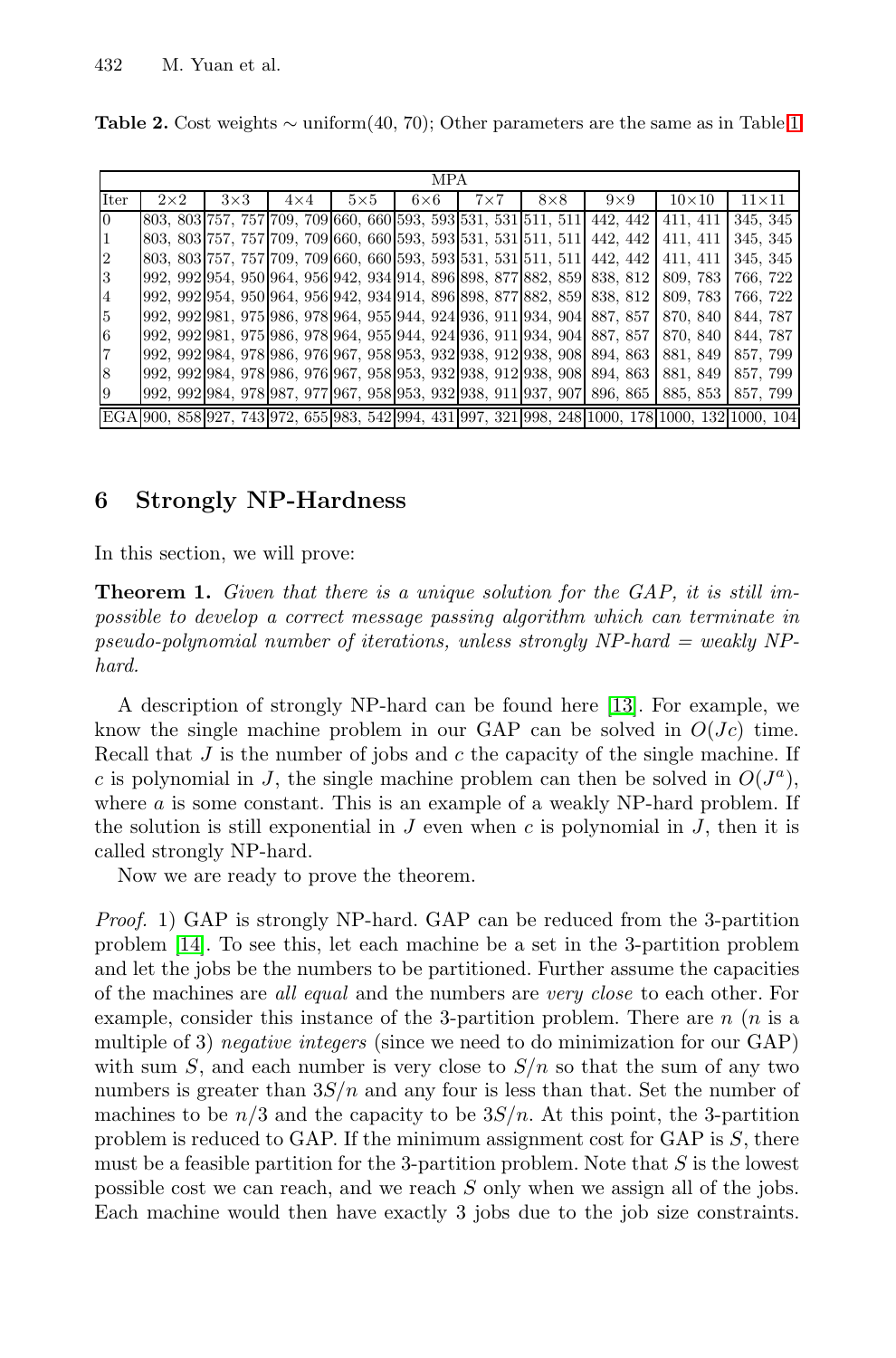If the minimum cost is not  $S$ , then there must not exist a feasible partition. GAP is therefore not easier than the 3-partition problem. Consequently, it is strongly NP-hard, since the 3-partition problem is strongly NP-hard [15].

2) GAP remains strongly NP-hard, even if there is one unique optimum. This can be shown by another reduction. Denote the GAP with a unique optimum as uGAP. By adding small deterministic perturbations to the GAP, as discussed in Section 5, GAP can be transformed to uGAP. This transformation takes  $O(JM)$ time, which is polynomial in the input size. Clearly, a solution for uGAP is a solution for GAP, too. As a result, uGAP is not easier than GAP, and is therefore also strongly NP-hard.

<span id="page-10-3"></span>3) It is not possible to develop a correct message passing algorithm which can terminate in pseudo-polynomial number of iterations, unless strongly NP-hard = weakly NP-hard. If we can have such an algorithm, we have a pseudo-polynomial algorithm for a strongly NP-hard problem, which would show strongly NP-hard  $=$  weakly NP-hard.  $\Box$ 

Finally, it is easy to develop a dynamic programming algorithm for GAP that runs in  $O(Jc<sup>M</sup>)$ . However, it is almost impossible to have a solution with complexity  $O(JcM)$ . In our simulations, nonetheless, the message passing algorithm is able to produce correct solutions within a reasonable number of iterations for cases with sizes up to  $11 \times 11$ .

## <span id="page-10-0"></span>**7 Conclusion and Future Work**

<span id="page-10-2"></span><span id="page-10-1"></span>In this paper, we proposed a message passing algorithm for GAP, which is strongly NP-hard. The basic algorithm passes an exponential number of realvalued messages in each iteration. We showed that the algorithm can be simplified so that only a linear number of real-valued messages are passed in each iteration. Through simulations, we observed that our algorithm is better than the well-known approximation algorithm EGA, when the optimum is unique. Future work will include improving the algorithm and investigating the relationship between the message passing algorithm and the LP relaxation.

# **References**

- 1. Fleischer, L., Goemans, M.X., Mirrokni, V.S., Sviridenko, M.: Tight approximation algorithms for maximum separable assignment problems. Math. of Operations Research 36, 416–431 (2011)
- 2. Wikipedia, Generalized assignment problem, http://en.wikipedia.org/wiki/Generalized\_assignment\_problem
- 3. Shmoys, D.B., Tardos, E.: An approximation algorithm for the generalized assignment problem. Math. Program 62, 461–474 (1993)
- 4. Chekuri, C., Khanna, S.: A PTAS for the multiple knapsack problem. In: Proceedings of the 11th Annual ACM-SIAM Symposium on Discrete Algorithms, pp. 213–222 (2000)